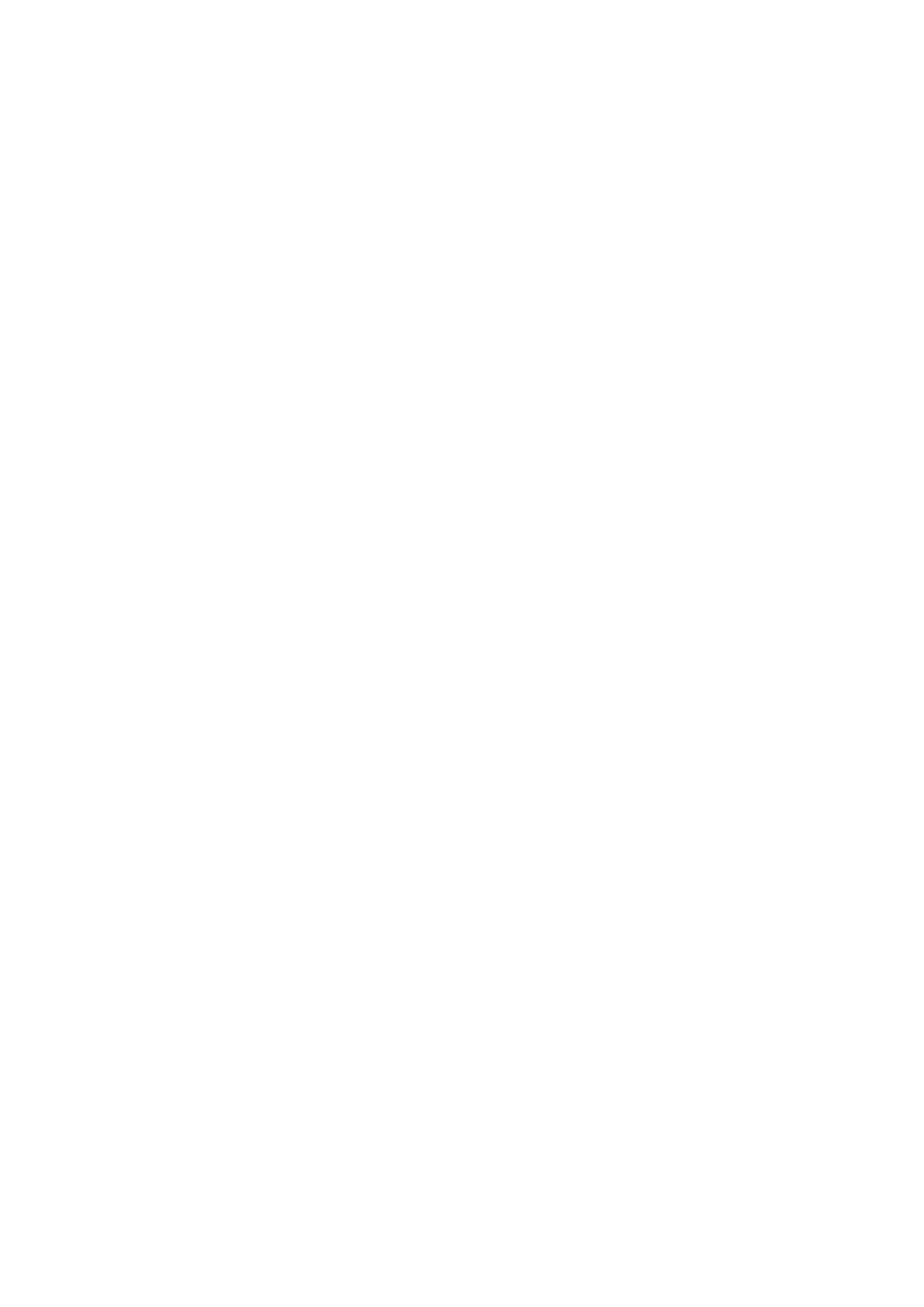# 811.201\* 간호학개론 2-2-0

#### Introduction to Professional Nursing

간호사업의 역사적 고찰을 통하여 전문직으로서의 간호를 이해 하고 간호의 본질과 목적에 부합한 간호사의 사회적, 윤리적, 법적 책임을 인지하도록 한다. 또한 변화하는 환경과 간호사업 체계를 이해하고 간호전문직 활동과 간호학문에 적극적으로 참여할 수 있 는 자질을 갖추는데 도움을 주는 과목이다.

The objective of this course is to provide an understanding of the nature of professional nursing in historical perspectives and considers influential historical events to the nursing profession and the philosophy of nursing.

# 811.207\* 기본간호학 및 실습 1 3-2-2

#### Fundamental Nursing & Practicum 1

본 과목은 간호학 입문과목으로 간호학탐구에 기본이 되는 이 론과 수기를 다루는 과목이다. 학생들은 이 과목을 통하여 간호학 의 기본이 되는 간호의 주개념 및 그것과 관련된 간호진단, 사정 및 중재를 배움으로써 전문 간호사가 된 소양을 마련한다. 기본간 호학 및 실습1의 주 내용은 간호과정, 간호사정, 간호진단, 신체사 정 안전간호 중재, 심폐소생술을 중점적으로 강의, 실습실실습, 병 원임상을 통하여 학습한다.

This course is designed to provide basic principles and skills for professional nursing. The focus of this course is the study of human needs, concepts of health assessment, and basic nursing skills.

# 811.208\* 기본간호학 및 실습 2 2-1-2

#### Fundamental Nursing & Practicum 2

본 과목은 간호학 입문과목으로 간호학탐구에 기본이 되는 이 론과 수기를 다루는 과목이다. 학생들은 이 과목을 통하여 간호학 의 기본이 되는 간호의 주개념 및 그것과 관련된 간호진단, 사정 및 중재를 배움으로써 전문간호사가 된 소양을 배운다. <기본간호 학 2 및 실습>의 주 내용은 간호중재와 관련된 배설, 이동, 무균 술, 투약과 관련된 내용을 중점적으로 강의, 실습실 실습, 병원임 상을 통하여 학습한다.

This course is designed to provide basic principles and skills for professional nursing. The focus of this course is the study of human needs, concepts of health assessment, and basic nursing skills.

811.210 간호통계학 2-2-0

#### Statistics in Nursing

본 과목은 통계학과 역학의 기본개념과 간호학 영역에서 발생 하는 자료를 분석하는데 필요한 간단한 통계기법의 계산방법과 분 석한 결과의 해석방법을 익히는 데 있다.

This course provides the basic concepts of introductory level biostatistics for nursing students. It also covers computations of basic statistical methods.

# 811.212 지역사회간호학 1 2-2-0

# Community Health Nursing 1

이 과목은 학생으로 하여금 지역사회 간호의 이론적 배경과 보 건의료체계를 파악하며 지역사회를 하나의 사업 단위로 하여 건강 문제를 사정하고 간호계획을 수립, 수행, 평가할 수 있는 자질과 능력을 갖추도록 함을 목적으로 한다.

This course emphasizes the theoretical background of community health nursing, health care system and health policies. Students will be able to formulate the community health nursing diagnosis as the basis for nursing intervention to maintain and promote health, prevent diseases, and evaluate the community health care with community partnership.

# 811.214 인간과 건강 3-3-0

## Human and Health

본 과목은 학생들로 하여금 출생으로 부터 죽음에 이르는 전 생애에 걸친 인간의 발달단계별 건강특성과 건강증진에 대한 통합 적 이해를 위하여 인간발달에 대한 이론적 접근, 각 발달단계별 신체적, 사회 심리적 특성, 건강과 질병의 개념변화, 그리고 건강 증진을 위한 전략 등에 관한 지식을 습득함으로써 간호과정 적용 시 기초적 자료로 활용될 수 있도록 하는 데 그 목적을 둔다.

This course is designed to enable students to obtain theoretical knowledge of human development, and physical/psychosocial aspects of each developmental stage. Students explore the concepts of health and illness and strategies of health promotion for each developmental stage.

# 811.215\* 건강교육과 상담 3-3-0

# Health Education and Counseling

본 과목은 간호대상자인 개인, 가족, 집단의 건강증진을 위하여 교육 및 상담하는 능력을 기르기 위한 과목이다. 본 과목 내용은 건강교육의 배경, 학습과 수업원리, 상담원리, 건강교육 방볍론, 건 강교육 실습으로 구성되어 있다.

This course is designed to enable the students to teach and counsel patients, families and groups. This course is composed of the theoretical backgrounds of health education, counseling, the principles of teaching and learning, teaching methods, and the practicum of health education.

# 811.216\* 건강증진행위개론 2-2-0

# Introduction to Health Promotion Behavior

건강, 건강증진, 질병예방의 개념을 비교하고 건강행위이론을 이해함으로 건강증진행위를 사정하고 실무에 필요한 건강증진 프 로그램의 이론을 다루는 과목이다.

In this course, students will compare the concepts of health, health promotion, and disease prevention. Through the course, students will come to understand various theories of health behaviors, assess each behavior, and prepare health promotion programs.

# 811.217 인체구조와 기능 및 실험 4-3-2

# Anatomy and Physiology in Nursing & Lab.

인체를 구성하는 각 기관들의 기본적인 구조와 기능에 대한 지 식을 습득하며 각 기관 고유의 생리적 기능을 이해하여 각 기관들 간의 형태학적 연관성 및 기능의 연관성을 이해하는 데 그 목적이 있다.

In this course, students will acquire comprehensive knowledge of human structure and physiologic functions through lectures and laboratory experiments. The information obtained in the course will prepare students for courses in pathophysiology, pharmacology, and clinical nursing.

학점구조는 "학점수-주당 강의시간-주당 실습시간"을 표시함. 한 학기는 15주로 구성됨. (The first number means "credits"; the second number means "lecture hours" per week; and the final number means "laboratory hours" per week. 15 week make one semester.)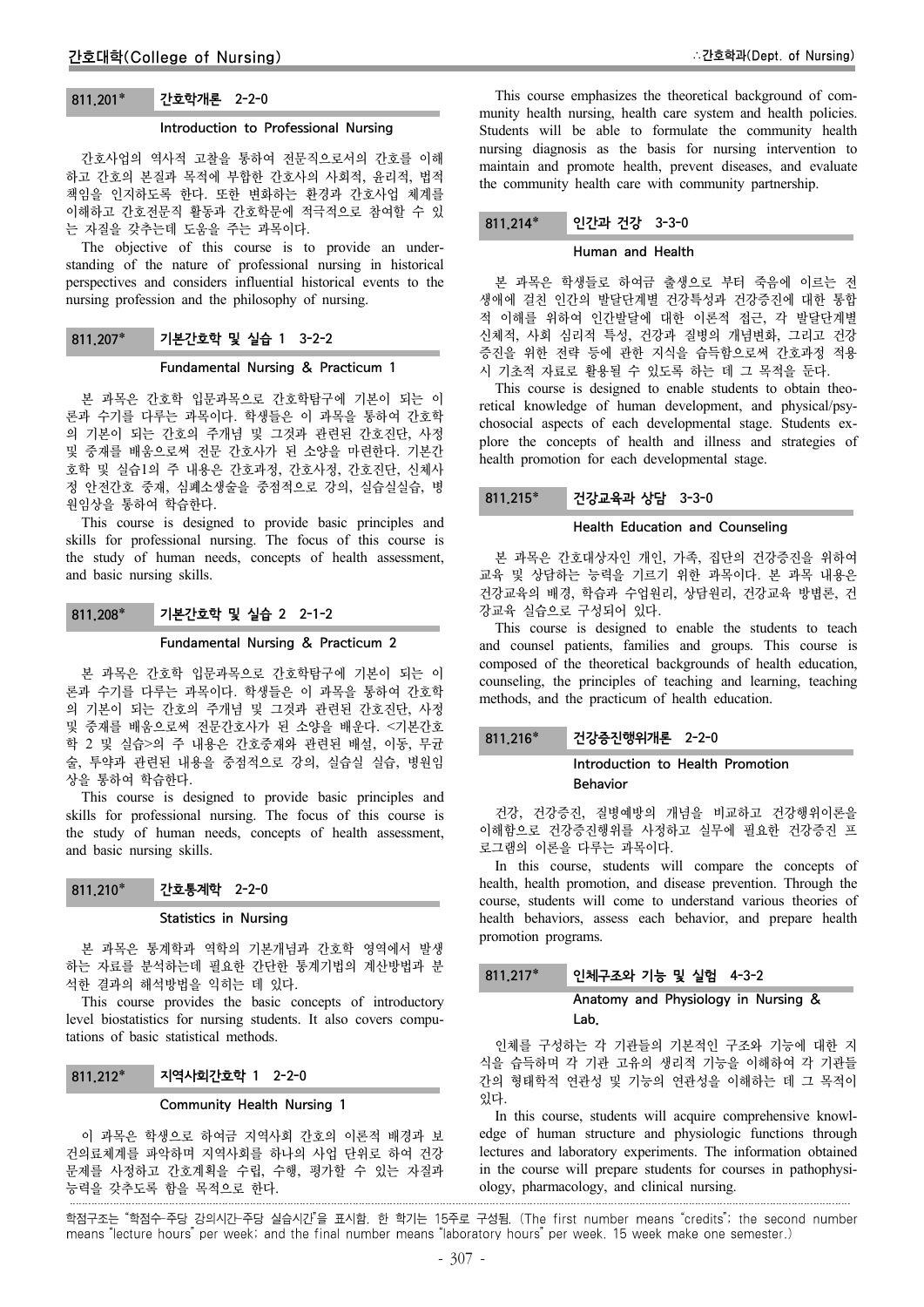# 811.218\* 병태생리학 4-4-0

## Pathophysiology

학생들은 본 과목을 이수한 후 질병발생의 원인 및 발생과정에 관한 기본개념을 습득하고 질병발생 기전을 이해한다.

In this course, students will acquire a comprehensive theoretical foundation of phenomena that produce alterations in human physiologic functions, etiologies of disease, and mechanism of disease process. The information obtained in the course will prepare students for clinical nursing courses related to the diagnosis and management of the disease process.

# 811.219\* 영양과 식이 2-2-0

#### Nutrition and Diet

본 과목을 통하여 건강을 유지, 증진, 회복시키는 데 필요한 영 양의 특성과 체내에서의 기능 및 대사과정을 이해한다. 또한 영양 문제를 발견하고, 생의 주기별 특성에 따른 영양요구의 변화를 파 악하고 대상자에게 간호과정을 적용하며 질병에 따른 식이요법을 학습하여 이를 간호과정에 적용한다.

In this course, students will study the nature, function, and metabolic process of nutrition for the maintenance, promotion, and rehabilitation of health. In addition, they will examine the nutritional problems of patients or clients and impliment and teach prescribed diets to clients.

## 811.220\* 병원미생물학 2-2-0

#### Microbiology in Nursing

병원성 미생물에 대한 전반적인 지식을 습득하여 임상에 종사 할 때 활용할 수 있는 산지식을 습득하게 한다.

This course introduces students to the study of the basic concepts and current knowledge of medical microbiology. Its aim is to provide students with an understanding of the basic and clinical aspects of medical microbiology so that they can put this knowledge to practical use in their professional lives.

# 811.221 약물기전과 효과 2-2-0

#### Pharmacology in Nursing

질환 및 환자의 특성에 따른 약물치료의 기전 및 원리를 이해 하고 각 약물 투여 시 간호사의 책임을 습득한다. 약물에 따라 투 여 경로, 용량과 다른 약물과의 상호작용에 대한 원칙을 이해하는 데 그 목적이 있다.

This course will provide students with the theoretical basis of the physiologic actions, expected therapeutic effects, major side effects, and implications of drugs used in nursing.

#### 811.222\* | 의사소통/인간관계 및 실습 3-2-2

# Communication/Interpersonal Relationship & Lab.

본 과목은 간호사-환자 관계 수립과 유지에 근간이 될 인간 이 해에 대한 기본 이론 학습을 통하여 학생 자신 및 간호 대상자에 대한 이해를 도모하고, 치료적 인간관계 및 의사소통술에 관한 지 식을 함양함과 동시에 모의상황을 통한 치료적 인간관계 및 의사 소통 실습의 기회를 갖게 하여 그 능력을 배양한다. 또한 학생으 로 하여금 집단 및 간호조직에서의 의사소통에 대한 이론과 실제

를 익히게 하는 과목이다.

This course provides students with the basic concepts of therapeutic communication and interpersonal relationships as the fundamental tools in nursing. The topics studied include: principles of self-understanding; therapeutic communication; and therapeutic interpersonal relationships.

#### 811.320\* 지역사회간호학 2 2-2-0

# Community Health Nursing 2

이 과목은 <지역사회간호학 1>에 이어서 지역사회에서 건강요 구가 높은 영유아집단, 모성집단, 전염성질환자와 비전염성 질환자 집단을 사업단위로 하여 일차 보건의료에 초점을 두어 간호과정을 적용할 수 있는 이론과 간호술을 지도한다. 또한 지역사회 만성퇴 행성 질환자 관리에 대한 이해와 환경, 인구집단의 건강과의 관계 를 파악한다.

Utilizing the principles of health promotion, environmental health, and epidemiology, this course provides students with comprehensive knowledge of primary health care. Through the course, students will come to apply the nursing process to various groups and settings including maternal and child groups, chronic disease groups, and school and industrial populations.

# 811.322 재활간호학 및 실습 3-2-3

#### Rehabilitation Nursing and Practicum

본 과목은 재활을 요하는 건강문제에 직면하고 있는 만성질환 자와 장애인을 이해하고 간호과정을 적용할 수 있는 능력을 기르 기 위한 과목이다. 과목 내용은 재활의 이론적 배경과 재활대상자 현황 및 관리상태를 파악하고 재활대상자의 요구에 맞는 적절한 간호중재의 적용방법으로 구성되어 있다.

This course is intended to help students to understand the needs of rehabilitation nursing and to apply the rehabilitation process to patients with clinical illnesses and disabilities. The main topics studied include rehabilitation and common rehabilitation disorders. Students will participate in clinical experiences at rehabilitation centers.

# 811.323 간호정보학 및 실습 2-1-2

#### Nursing Informatics & Practicum

본 과목에서는 컴퓨터에 대한 개념과 컴퓨터의 구성요소, 간호 정보학의 개념, 간호정보시스템, 간호교육, 간호연구, 간호실무, 간 호행정에서의 정보기술 활용에 대해 다루고 있다. 또한 본 과목에 서는 컴퓨터의 조작법과 통신 및 인터넷의 활용방법도 익히고 간 호정보학이 기초가 되는 정보의 표준화 문제와 사생활 보호 및 자 료보안에 대해서도 다루고 있다.

In this course, students will be introduced to the terms and concepts basic to nursing informatics as well as the Internet. In addition, an overview of the nursing uses of information systems will be provided. The course covers the most common applications of nursing informatics to clinical nursing practice, nursing education, nursing administration, and nursing research. It will also provide students with an insight into the practical aspects of the infrastructure elements of the informatics environment.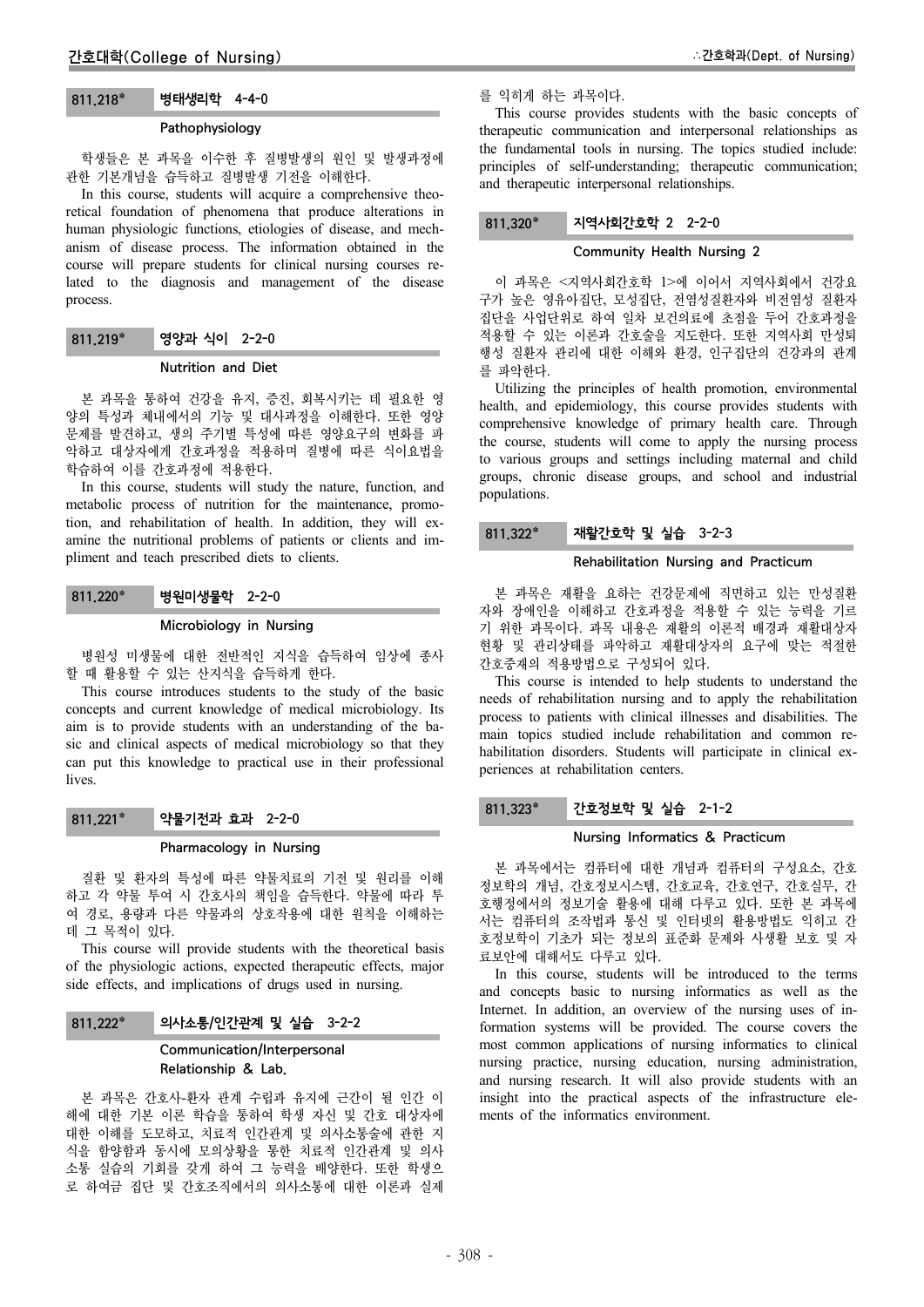# 811.324 성인건강간호학 1 4-4-0

#### Adult Health Nursing 1

이 과목에서는 성인의 건강유지 및 질병회복과 관련된 간호문 제의 위험요인, 관련 질병, 및 상태를 이해하고 그에 대한 간호과 정을 학습한다. 학생들은 강의를 통하여 종양, 위장관계, 간담관계, 순환계, 내분비계, 피부질환이 있는 대상자의 신체적, 사회적, 심리 적 문제들을 파악하여 전인적인 간호를 수행할 수 있는 지식을 학 습한다.

In this course, students will examine the risk factors, related diseases, and theoretical bases of adults' health and nursing problems so as to provide holistic nursing care. The physical, psychological, and social aspects of patients with oncological, gastrointestinal, cardiovascular, endocrine, or dermatologic diseases are the main areas of study. In addition, nursing diagnoses and nursing interventions in the nursing process will be emphasized.

# 811.325 성인건강간호학실습 1 3-0-9

#### Adult Health Nursing Practicum 1

성인환자 중 영양장애, 배설장애, 호흡장애, 순환장애, 신경계 장애및 종양문제를 가진 환자를 간호하는데 필요한 지식, 태도, 기 술을 습득하는 것이 이 과목의 목적이다. 실습 장소는 주로 대학 병원의 내과계병동이며 입원환자를 대상으로 간호과정을 적용하는 것이 실습의 주 내용이다.

In this practicum course, students will acquire the knowledge, skills, and attitude needed to take care of adult patients who have problems with nutrition, elimination, circulation, neurological system, or malignant neoplasm. The practicum will take place in the University Hospital and most student activities will focus on the application of the nursing process to actual inpatients.

# 811.326\* 성인건강간호학 2 3-3-0

# Adult Health Nursing 2

본 과목은 성인의 산소교환장애, 소변배설장애, 감각 및 신경조 절장애, 활동장애와 관련된 건강문제를 해결하기 위한 간호과정을 적용할 수 있는 학생의 능력을 함양하기 위한 것이다. 본 과목의 내용은 질병이해를 위한 이론적 배경과 질병예방, 질병회복 및 건 강증진을 목적으로 하는 전인적인 간호접근의 이론과 실제를 다루 고 있다.

In this course, students will learn to apply the nursing process to patients who have problems with oxygenation, urinary elimination, sensory regulation, or locomotion. The course consists of the theoretical basis for understanding the diseases related to above-mentioned health problems and the theories and practice of holistic nursing approaches for the individual, family, and community.

# 811,327\* 서인건강간호학실습 2 3-0-9

## Adult Health Nursing Practicum 2

본 과목은 영양배설장애, 감각 및 신경조절장애, 활동장애와 관 련된 외과적 건강문제를 가진 환자의 간호과정을 적용할 수 있는 임상적 지식과 태도와 기술을 함양하기 위한 과목이다. 임상실습 은 종합병원의 일반외과병동, 신경외과병동, 정형외과병동 및 수술 장이다.

This clinical practicum course will focus on the develop-

ment of students' clinical knowledge, skills, and attitude needed to take care of adult patients who have surgical problems with nutritional-eliminatory, sensory, neuro-regulatory, or locomotive functions. Clinical classes will be held in the gastrointestinal, nerurosurgical, and orthopedic units and the operating room of a teaching hospital.

# 811.328 아동건강간호학 3-3-0

## Child Health Nursing

본 과목은 아동 건강 및 간호의 이론적 기초지식으로서 급 ․ 만 성 환자와 그 가족의 간호과정에 관한 지식의 개념화, 조직화 및 지식을 통합하는 데에 초점이 있다. 아동과 가족의 성장 및 발달 의 개념을 강조한다.

This course will focus on conceptualizing, organizing, and integrating knowledge related to the nursing process of children and families in acute and ambulatory care settings. The application of concepts of growth and development of the child and the family will be emphasized.

# 811.329\* 아동건강간호학실습 3-0-9

## Child Health Nursing Practicum

본 과목은 건강-질병의 연속선 상에 있는 아동의 간호실습현장 에서 장단기 건강간호환경 속에 있는 아동에게 간호과정을 적용함 에 있어 아동의 간호에 적절한 간호중재 개발에 초점을 둔다.

This clinical course will focus on developing students' nursing intervention skills specifically for the nursing care of children in short-term and long-term health care settings. Students will practice the application of the nursing process to infants and children who are on the wellness-illness continuum.

# 811.330\* 정신건강간호학 1 2-2-0

## Psychiatric Mental Health Nursing 1

본 과목은 정신간호 대상자의 정신, 정서적 문제를 이해하기 위 하여 기초적 개념인 정신역동, 치료적 인간관계, 행동장애 증상, 정신 간호 원리를 학습하고, 특히 성인 간호대상자의 이상행동 및 문제 해결을 위한 간호사정, 진단, 계획, 평가의 지식을 습득한다. Study and application of selected theories and relevant re-

search works for the nursing process of psychosocially deviated adult persons.

# 811.331\* 노인건강간호학 및 실습 3-2-3

#### Gerontological Nursing & Practicum

이 과목은 강의와 실습이 병합되어 운영된다. 강의를 통하여 노 화과정과 관련된 신체, 심리, 사회적 특성과 이것이 개인과 가족에 미치는 영향을 이해하고 노인건강을 유지, 증진하기 위한 간호사 정과 중재 및 평가의 원리를 학습하며 실습을 통하여 학습한 이론 을 익히는 것이 주내용이다. 또한 노인과 관련된 가족문제, 사회복 지의 측면도 다루어 노인의 건강문제를 전인적으로 접근하도록 강 조된다.

In this course, students will acquire gerontological nursing knowledge and skills through lectures and practicum. Through lectures, they will learn the physical, psychological, and social characteristics of the elderly and the nursing process needed to improve or maintain the health status of the elderly. Through field practicum, students will practice the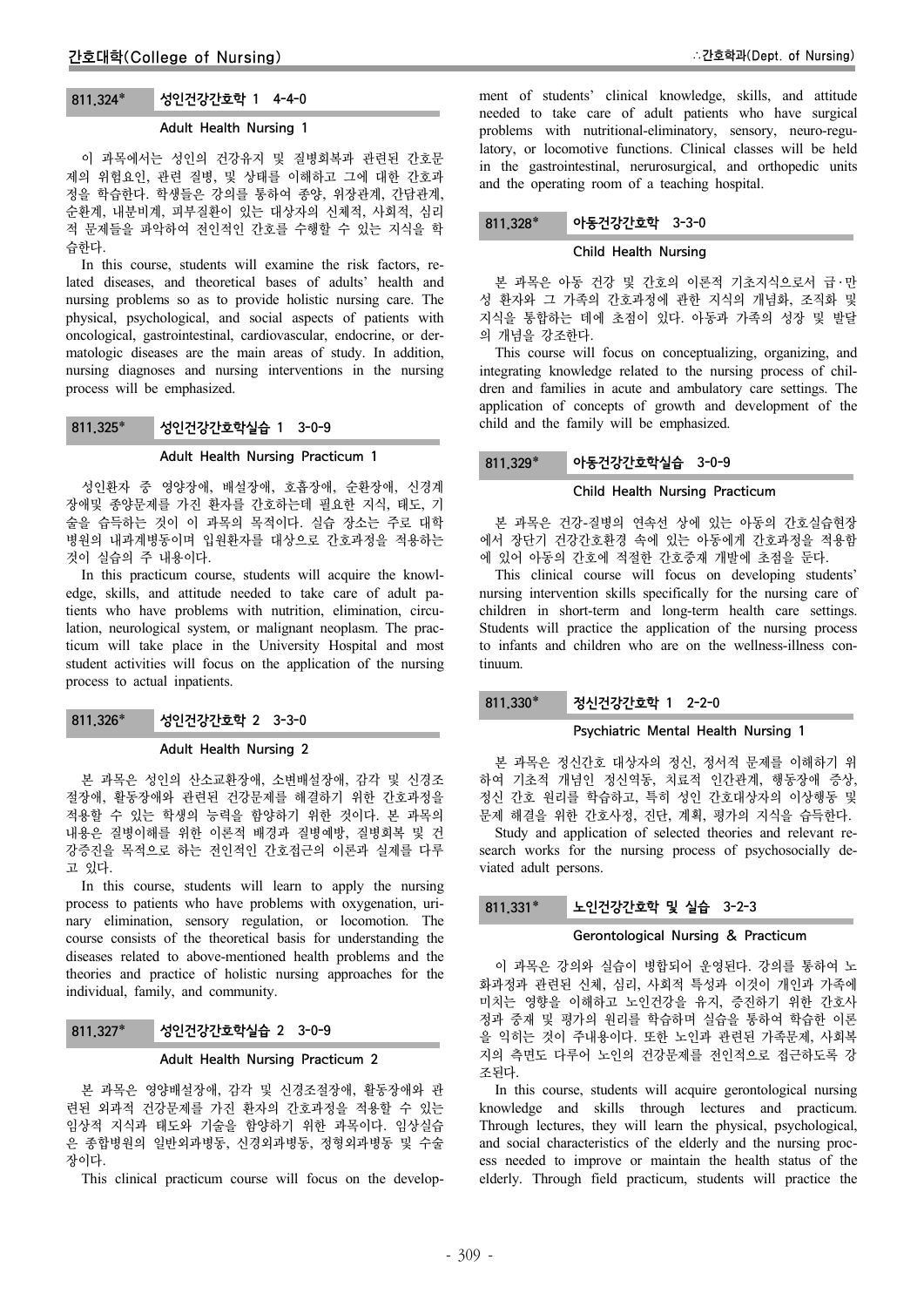application of knowledge to practice. In addition, the course will address family and social welfare issues related to the elderly and emphasize a holistic nursing approach.

# 811.332 지역사회간호학실습 3-0-9

# Community Health Nursing Practicum

본 과목은 지역사회를 하나의 간호 대상으로 하여 건강문제를 사정하고 이에 근거한 간호계획을 수립하는 과정을 실습한다. 그 리고 보건소의 사업대상인 모성인구, 영유아인구, 노인인구, 가족 계획대상 인구와 결핵환자집단, 만성질환자집단의 건강문제에 관 한 보건소의 사업운영과정을 이해하고 자료분석과 토의를 통해 사 업방향을 전망한다.

- 1. 정부 보건기관의 조직, 기능, 역할을 비교할 수 있다.
- 2. 보건소의 사업대상 인구에 대한 보건간호사의 역할 및 업무 를 수행할 수 있다.
- 3. 보건소를 이용하는 주민을 대상으로 집단 보건교육을 할 수 있다.
- 4. 지역사회를 단위로 건강문제를 사정하여 간호계획을 수립할 수 있다.

5. 지역사회 거주 건강문제자에 대해 간호과정을 적용할 수 있다. In this course, students will learn to apply the community health nursing process to families, communities, and aggregates of high risk populations. In addition, they will analyze and discuss the programs offered by community health clinics in order to suggest improvements. The specific objectives of the course are:

- 1. To understand the organization, functions, and roles of the Ministry of Health and Welfare
- 2. To understand the roles of community health nurses
- 3. To teach health and health management to the general public
- 4. To assess the community and to establish nursing plans
- 5. To apply the nursing process to those with health problems.

# 811.403 간호연구개론 2-2-0

#### Introduction to Nursing Research

간호연구에 대한 단계적 지식을 학습함으로써 간호연구의 필요 성을 이해하고 논문평가능력과 실무에 적용할 수 있는 능력을 습 득하기 위함이다.

In this course, students will study the process of writing basic nursing research proposals in the fields of their interest and critique studies for application to the nursing practice.

# 811.409 간호관리학 3-3-0

#### Nursing Management

본 과목을 이수한 후 간호관리의 기능인 기획, 조직, 의사결정, 지휘와 지도성, 통제에 대한 이론을 모든 간호현장에 적용하여 간 호업무를 관리할 수 있어야 한다.

In this course, student will study the principles and concepts of nursing management, the management process (planning, organizing, staffing, directing, and controlling), and the role of the nurse manager. In addition, they will come to understand and develop the skills of the nurse manager in the health care system.

# 811.410 간호관리학실습 3-0-9

## Nursing Management Practice

본 과목은 우리나라 보건의료 체계내에서 간호과정과 간호관리 과정을 통하여 간호관리자(하위 ․ 중간 ․ 상위계층)로서 역할을 효과 적으로 수행하는데 있다.

In this course, students will study and carry out he role of the nurse manager on the first, middle, and top levels in nursing organizations. In addition, they will learn to implement the nursing process and the nursing management process in the health care system.

#### 811.416 간호특론 2-2-0

#### Advanced Nursing

간호학의 학문적 특성과 전문직으로서 사회적 책임을 의료사회 적 요구, 정치, 경제, 주민건강의식의 변화 및 사회 정책개발의 역 동력 관계 속에서 조명하고, 간호학의 발전적 방향을 모색해 보는 과정이다.

In this course, students will examine the dynamic nature of nursing as an academic and professional discipline in national, international, political, socioeconomic, cultural, and technological terms.

# 811,420\* 가족건강간호 및 실습 3-2-3

# Family Health Nursing & Practicum

간호대상자의 하나로서 관계론적 관점에 중점을 두어 가족을 단위로 한 가족간호 개념과 실무와 연구의 발전배경을 파악하고, 가족간호의 이론들을 이해함으로써 가족건강과정, 가족간호자세에 필요한 기초적 지식을 습득하는 데 중점을 두는 과목이다.

Applying the nursing process through the use of the nursing classification system, students will focus on the theoretical frameworks of the family in this course. In addition, they will have an opportunity to take care of families with various health problems in accordance with their respective developmental stages.

#### 811.421 간호연구실습 1-0-2

#### Practice in Nursing Research

간호연구에서 학습한 내용을 기초로 실제 간호연구문제를 찾아 내고, 그 문제가 문헌상에서 얼마나 연구되었는지를 추적하며 그 연구문제에 대한 연구과정을 학습하여 간호과학자의 기본자세를 이해하기 위한 과정이다.

On the basis of the knowledge and skills acquired in Introduction of Nursing Research, students will formulate research problems, search for related literature, and conduct research in groups in this course so as to train themselves as future nursing scientists.

#### 811.422 간호윤리세미나 1-1-0

#### Seminar in Nursing Ethics

보건의료, 간호현장에서 전문간호사가 경험하는 윤리적 문제를 확인하고, 이를 완화, 해결하는 윤리적 의사결정과정을 논의함으로 써, 간호사의 도덕적 수준을 높일 수 있는 과목이다.

In this course, students will identify and discuss the problems of and alternatives to ethical dilemmas that nurses experience in health and nursing practice. Through the course,